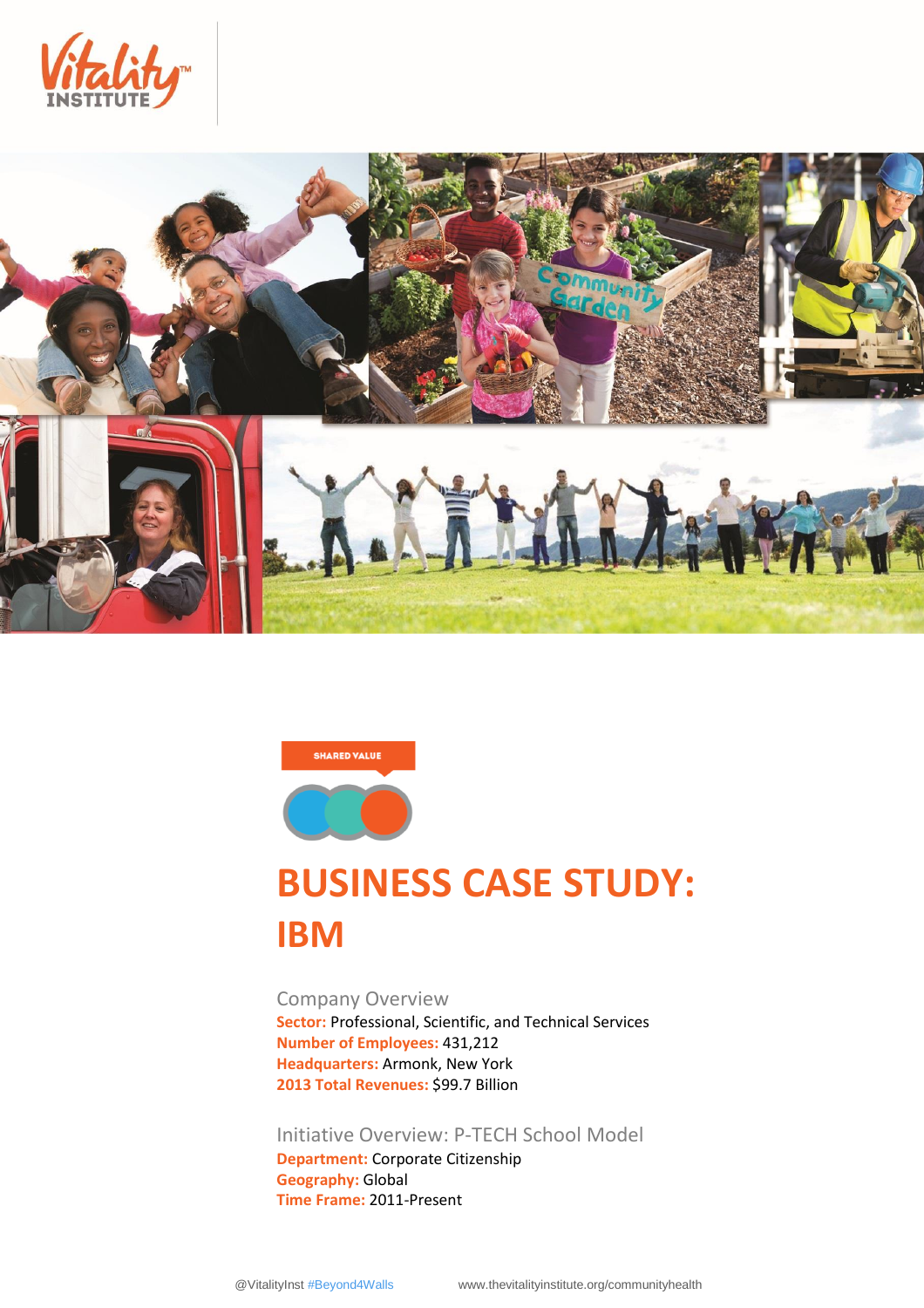

### **Background**

IBM is an American multinational company and the largest technology and consulting employer in the world, with more than 400,000 employees serving clients in 170 countries. Utilizing its business consulting and technology, including the Watson computing system and R&D expertise, IBM helps clients become "smarter" as the planet becomes digitally interconnected. Since 2010, IBM has worked with educators in K-12 and higher education to create a new approach to high school designed to enable students to gain the academic preparation, credentials, and workforce skills needed to be competitive in the job market – and thus reinvigorate local economies.

# **Vision & Goals**

Through its efforts on the Pathways in Technology Early College High School (better known as P-TECH) 9-14 School Model, first launched in Fall 2011, IBM hopes to transform the educational and employment opportunities available for young people – with a focus on the underserved – and create a pipeline of talent to alleviate the science, technology, engineering, and math (STEM) skills gap. A 2012 U.S. Census survey showed that the poverty rate for those who have completed college is approximately 5 percent, nearly three times lower than for people who have completed high school (14 percent). Poverty rates for those who have less than a high school diploma are even greater, at 28 percent. Failing to provide students with a high quality education in STEM subjects, along with a degree that matters, is a missed opportunity to give students the skills and knowledge for employment in high-demand jobs, and to narrow health disparity gaps for the socio-economically disadvantaged students.

# **Creating Shared Value**

All students have greater career and economic opportunities as a result of a quality STEM education that results in industry-recognized degrees. P-TECH schools offer an integrated six-year high school and college curriculum with opportunities for workplace experiences at IBM and the 70 other companies that are currently replicating IBM's model. Students graduate with both a high school diploma and a no cost, two-year, industry-recognized post-secondary degree and are first in line for jobs with their industry partner.

IBM is investing in P-TECH as a way to address education, which is also a social determinant of health, while building a qualified workforce pipeline. Through the model, IBM and other industry partners provide mentors for all students, worksite visits, speakers, job shadowing, and skills-based, paid internships to help ensure that students graduate college- and career-ready.

# **Addressing the Social Determinants of Health, Building a Qualified Workforce Pipeline**

- **Job Skills Are Academic Benchmarks:** Minimum requirements for entry-level IT jobs, as provided by IBM and other industry partners, have been mapped to the curriculum and serve as academic benchmarks and targets.
- **Workplace Learning:** Students are matched in one-to-one relationships with industry mentors, participate in project-based learning activities, meet guest speakers, participate in workplace visits, and tackle skills-based, real-world projects through internships and apprenticeships.
- **Career Readiness:** P-TECH graduates receive both their high school diploma and a two-year, industryrecognized post-secondary degree, at no cost to students and their families, and are first in line for consideration for entry-level positions at IBM and other partner companies.

# **Community Choice Drivers**

 **Socioeconomic Status**: The P-TECH 9-14 School Model is designed to serve historically underserved students. For example, P-TECH Brooklyn is located across the street from Albany Houses, a public housing development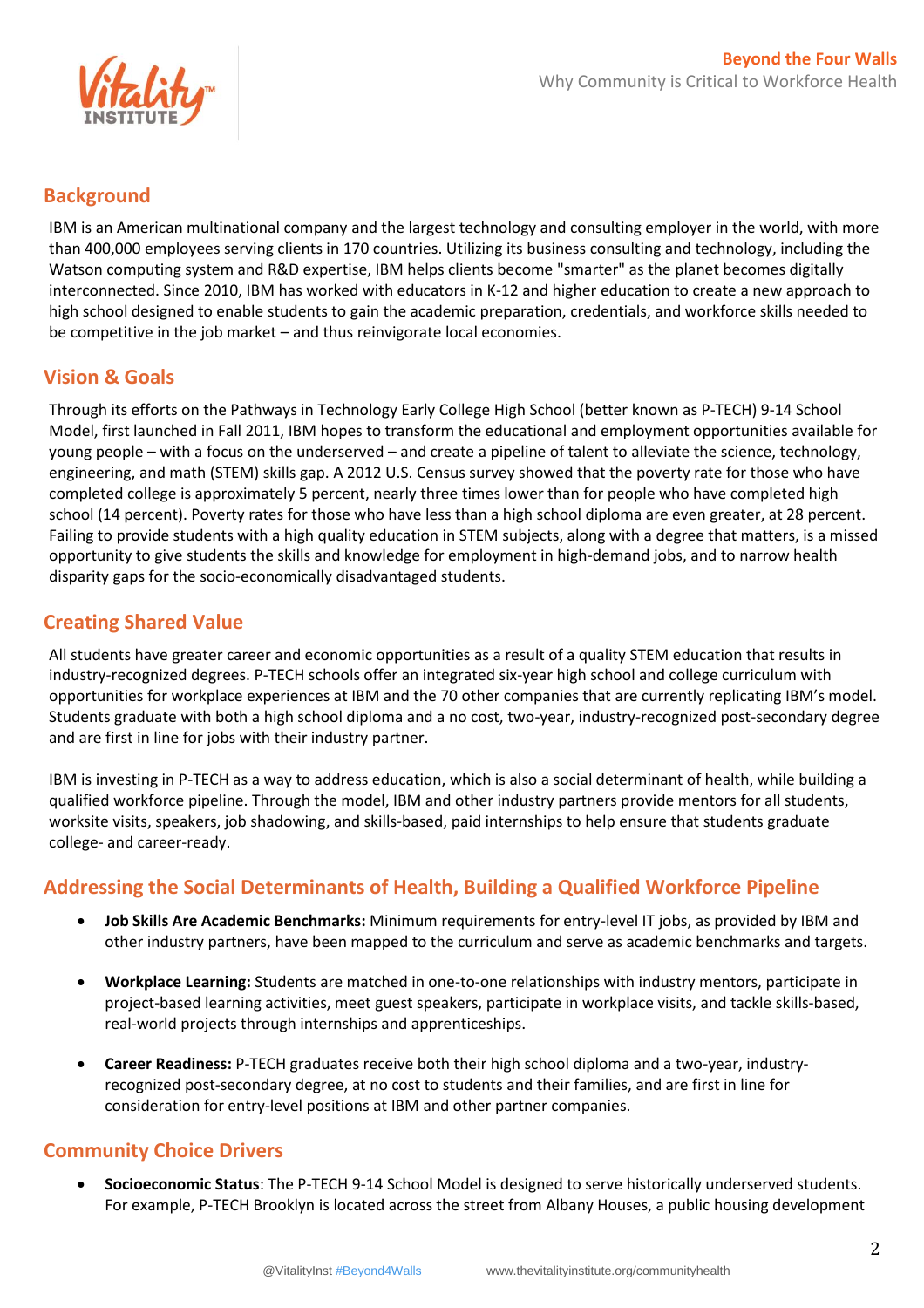

in the Crown Heights neighborhood, and while students come from all five boroughs of the city, the majority are from the area. More than 80% of students are on free or reduced lunch.

**Educational Attainment**: Many of the students will be the first in their families to earn a college degree.

#### **Program Reach**

- **Geographic Reach:** The first P-TECH partnership opened in Brooklyn, New York, in September 2011. In September 2012, the model was replicated in five schools in Chicago. There are now 27 schools operating nationwide. In 2015-16, there will be 40 P-TECH schools. Of the 27 schools, IBM is serving as lead industry partner for four schools; in addition to P-TECH Brooklyn, schools include the Sarah E. Goode STEM Academy in Chicago, Excelsior Academy in Newburgh, NY, and the Norwalk Early College Academy in Norwalk, CT. More than 70 companies are currently participating in the model. In 2016-17, further replication will occur in New York and Connecticut, and new replication will launch in Rhode Island and Colorado, as well as Australia.
- **Total Number of Students at Full Enrollment across all P-TECH schools in 2015-16:** 18,000

#### **Engaging Stakeholders**

- **• School Districts:** School districts that develop P-TECH 9-14 schools rethink traditional patterns of student enrollment, staffing, curriculum, and scheduling. Departments or offices that oversee curriculum and instruction, student enrollment, career & technical education, facilities, and academic policies engage in the creation and ongoing support of a P-TECH 9-14 school. Districts work closely with external partners. Input from the College and Employer Partners can help shape a range of school-level decisions, from curriculum to supports, which are traditionally within the sole purview of the district.
- **College Partners:** Colleges work closely with districts and employers to align and strengthen the relationship between school and work. College deans and faculty participate in the school's curriculum planning and development, and through co-teaching, mentoring, and tutoring activities. In addition to college leadership, such as the Provost, Academic Deans, and faculty, P-TECH 9-14 schools also interact with tutoring centers, the registrar, bookstore, library, student advisors and support offices at their partner college.

#### • **Employer Partners**

- $\circ$  These represent high-growth industries, and provide input on the skills and qualities they seek in prospective employees and a commitment to foster those in students. Employer Partners, colleges and school districts choose the associate degree(s) that students receive.
- o Employers contribute to student learning through skills mapping, mentoring, worksite visits, internships, and other workplace learning experiences.
- o While corporate citizenship professionals may often lead active engagement in P-TECH 9-14 schools, the schools also require employers to utilize human resources staff, front-line managers, technical experts, in-house trainers, marketing staff, and in-house professional development staff.
- $\circ$  In some areas, a local industry association, chamber of commerce, workforce investment board or other local business group with experience in workforce development and community partnerships serves as a helpful intermediary to represent employers in the planning phases and to limit the principal's time recruiting individual businesses.